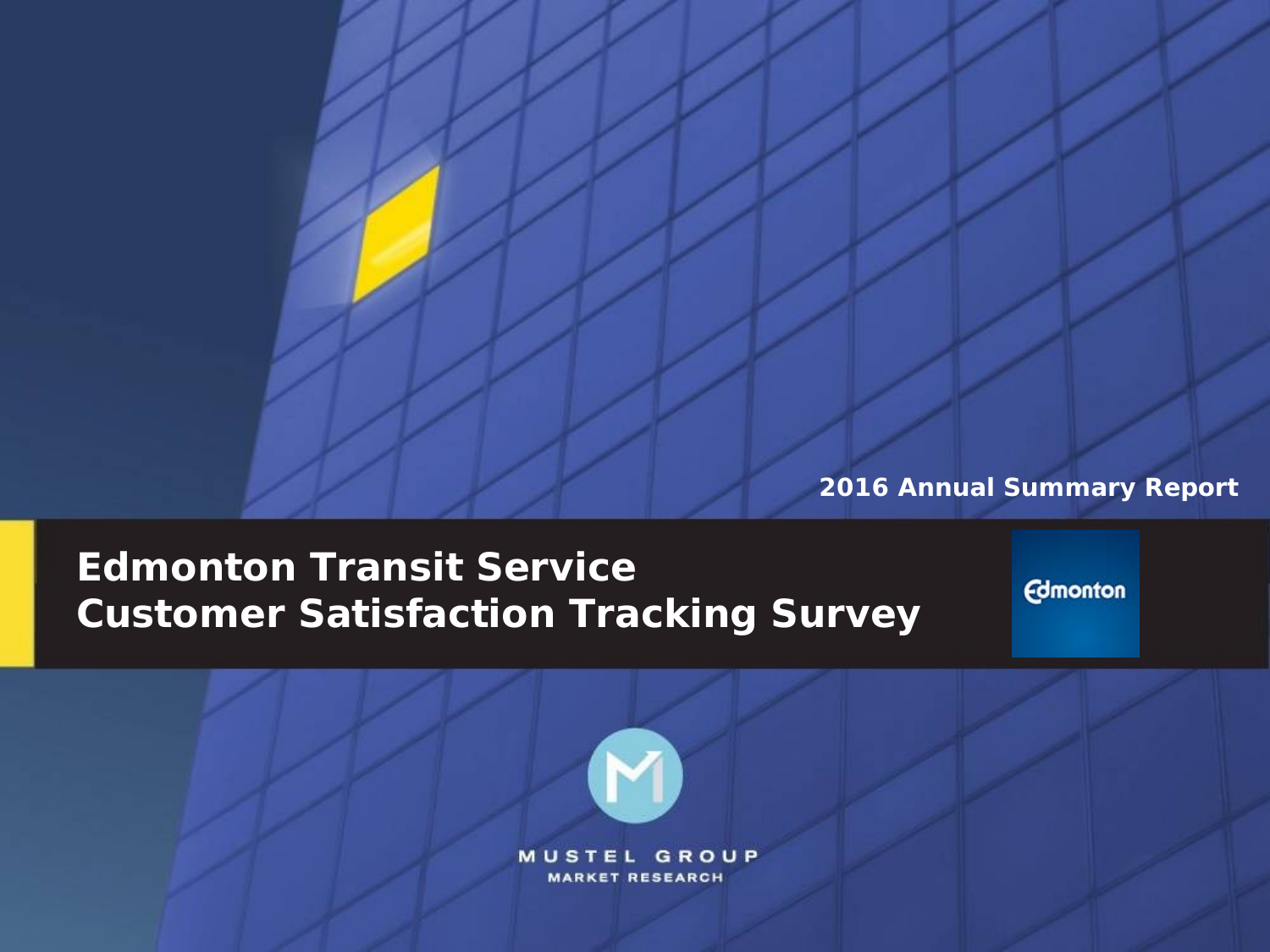

## **Executive Overview**

### **Key Findings**

#### **Overall Satisfaction with ETS**

- Satisfaction with Edmonton Transit Service (ETS) was evaluated on the basis of customers' experiences in the previous 4 weeks taking into consideration all of their interactions and access before, during or after their trips.
- As found in 2015, three-quarters of past 4 week customers are satisfied overall with the Edmonton Transit Service. Results are also stable in terms of the proportion who are 'extremely satisfied' (27% rate their overall satisfaction as 9 or 10 out of a possible 10).
- Over the past 12 months satisfaction has been statistically consistent across seasons. Opinions are largely similar by mode type (bus, LRT), geography, demographics and rider frequency.

#### **Overall Satisfaction**



#### $7-8$  9-10

 A majority within each customer segment is satisfied, including the larger segments—workplace commuters, families, post-secondary students and special event riders (72-85%). Ratings are highest for secondary students (92%) and lowest for riders with a disability (63%). Seniors aged 65+ express the strongest level of appreciation (41% are extremely satisfied).

#### **Satisfaction with Service Attributes**

 Satisfaction was measured on 30 specific attributes covering nine stages of the customer experience.

#### **Customer Experience Stages**



- **Year to Year:** Among the 30 attributes measured, satisfaction levels are largely consistent with 2015
- **Top rated attributes** see the highest satisfaction levels with 80% or more customers satisfied in total and with 42-64% extremely satisfied.
	- Top attributes: **vehicle operator** attributes—skill driving (LRT and bus), attention to safety and customer service.
	- Other top attributes include: **time** factors (LRT reliability, LRT frequency, convenient bus stops, trip length), **safety** (onboard bus & LRT), **cleanliness** (LRT station & interior) and easy to use **trip planning** information.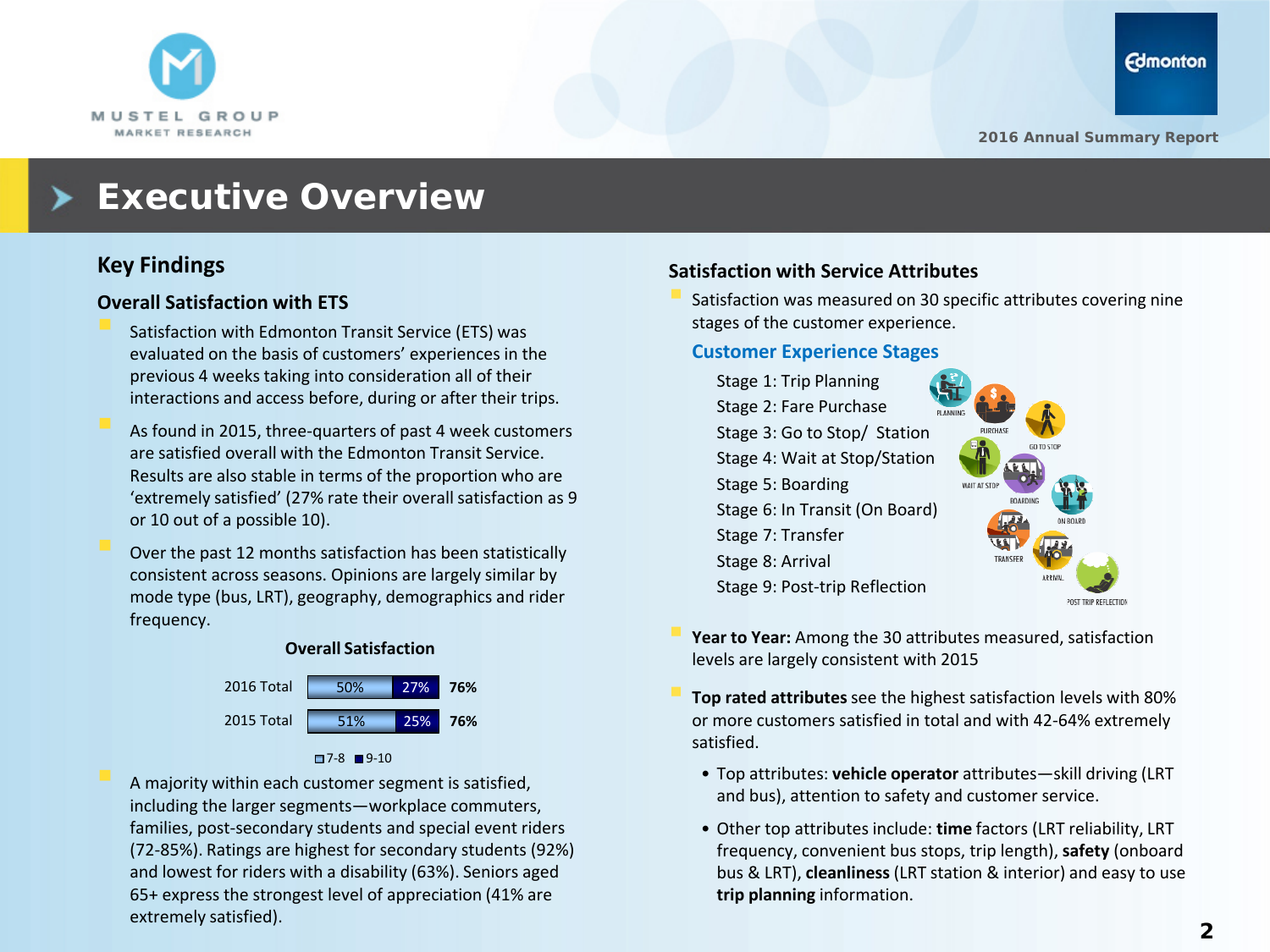

### **Executive Overview (continued)**

#### **Service Attributes, cont.**

- Seven variables fall into the lowest tier of attributes with total satisfied levels falling in the 63-69% range, including:
	- Bus-related time factors (connections, bus reliability and frequency)
	- Comfort (overcrowding and enough bus shelters).
	- Convenience (Park & Ride facilities)
	- How ETS communicates also could be improved.
- **Seasonally:** Findings tended to be largely stable across seasonal quarters. While there were some fluctuations between quarters, there are no sustaining trends in the past year, indicating general stability.

#### **Key Drivers of Customer Satisfaction**

 Key drivers are attributes that have greater potential to influence overall satisfaction. To reveal areas of success and opportunity for ETS, key drivers analysis was used to create Priority Charts, plotting customer satisfaction and importance for the 30 service attributes. Importance is derived from the extent to which each attribute rating is statistically correlated with overall satisfaction.

- **Success**: ETS has found some degree of success from the following service attributes, which are found to be of some importance to customers. However, while these are well regarded, all could still use further improvement. Continuing to reinforce or expand these aspects of service should help to increase overall satisfaction with ETS.
	- **Ease of trip planning information**
	- **Helpful, considerate bus driver**
	- **Bus stop convenience**
	- **LRT frequency**
	- **LRT on-time, reliable service**
- **Opportunity**: Overall satisfaction can be improved the most by attributes that are highly important to customers but where performance is relatively weaker. These are the most influential and likely to net greatest return on overall satisfaction:
	- **Good connections**(the most important this year)
	- **Bus on-time reliability** (2<sup>nd</sup> most important)
	- **Trip duration**
	- **Bus frequency**
	- **Value for fare**
	- **ETS communications**
- Note that a number of changes implemented by ETS in late 2016 may assist in such efforts (SMART Bus technology on all buses, bus route changes to address overcrowding, wait times and connectivity). Continued monitoring of these attributes is likely to reveal the impact of changes.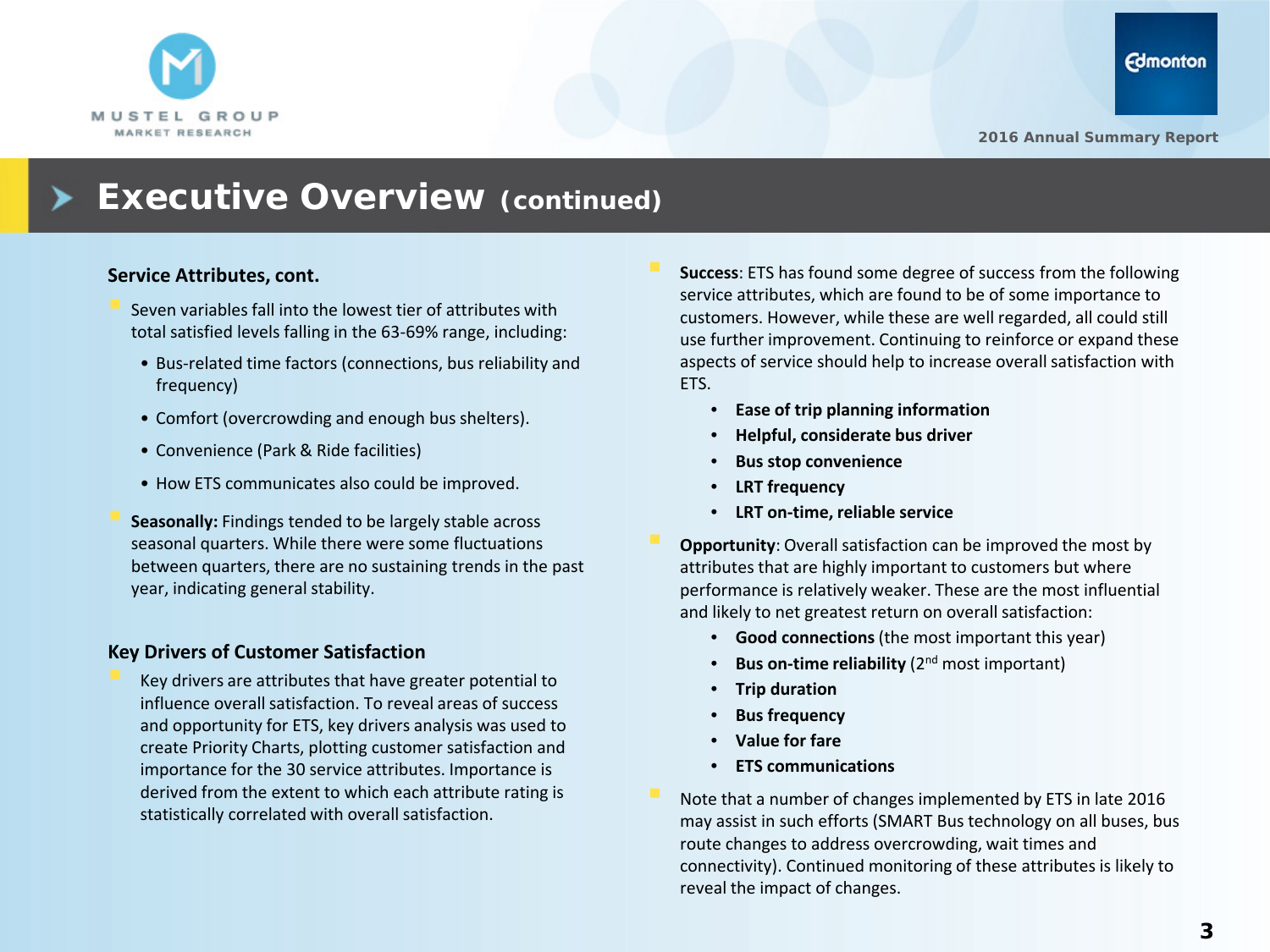

## **Overall Satisfaction**

#### **Scale and Definitions of Satisfaction**

Customers evaluated their satisfaction with ETS overall and for a series of selected attributes\* using a 10-point rating scale where 1 means 'not at all satisfied' and 10 means 'completely satisfied'. The following terms are defined and used in this report:

**Total Satisfied = positive scores (7 through 10)**

**Extremely Satisfied = highest scores (9 or 10)**

*\* Note, one exception is for likelihood of recommending ETS using scale anchors of 1 not at all likely and 10 extremely likely.*

#### **Overall Satisfaction**

Customers were asked to reflect on their own experience with Edmonton's public transit system over the past 4 weeks.

Unchanged from 2015, a majority of customers are satisfied with ETS overall. In total, just over three-quarters of customers give ETS a score of 7 to 10 out of 10.

Furthermore, 27% are extremely satisfied (ratings of 9 or 10 out of 10), also similar to 2015. While less than one-quarter give ratings below 7, most of these fall into a neutral range (5 or 6).

- **Seasonally:** Evaluations were relatively consistent throughout the year, but peaked in Q2.
- **Geography:** There are no significant differences across the four City quadrants.
- **Demographics:** Total satisfaction is largely consistent across gender and age, but some difference in strength of satisfaction is noted by age and customer segment.
	- Middle-aged and older customers are more likely to give ETS top scores of 9 or 10 out of 10 (29% and 37%, respectively, vs. 21% for those under 35 years of age).
	- Seniors aged 65+ are especially complimentary (42% extremely satisfied and 85% satisfied in total)—the highest among the customer segments examined.
	- Secondary students are also among the most satisfied (38% extremely satisfied, 82% total satisfied), while somewhat lower satisfaction is seen among work commuters and special event riders (each at 72% satisfied).

 **Rider type differences:** Satisfaction ratings are similar by rider type.

- **High frequency** (25+ one-way trips per month): 78% total satisfied with 28% extremely satisfied.
- **Low frequency** (1-24 one-way trips per month): 76% total satisfied with 26% extremely satisfied.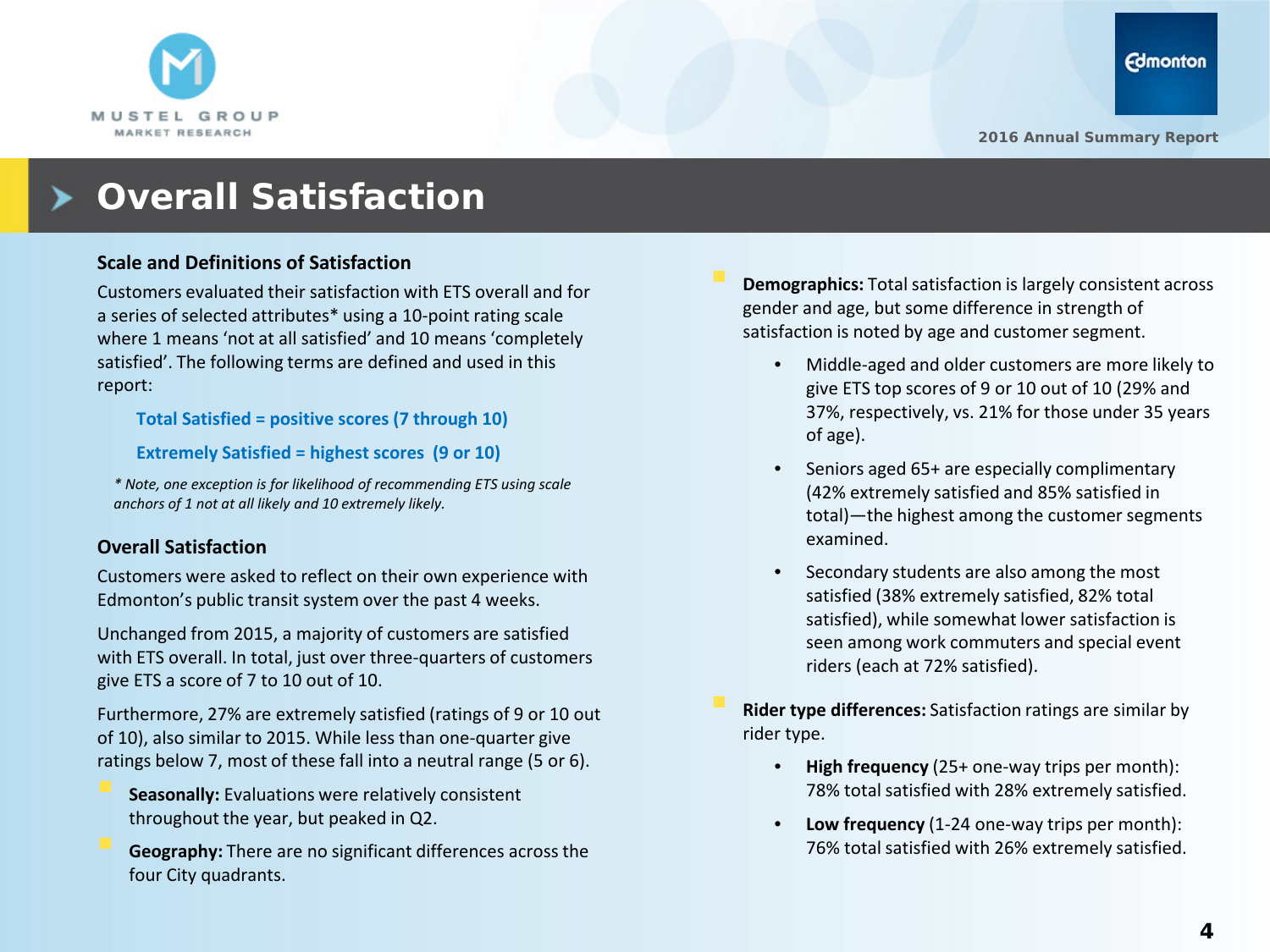



**2016 Annual Summary Report**

## **Overall Satisfaction with Edmonton Transit Service**



*Base: Total transit riders* 

*Q.10) Overall, how satisfied are you with the Edmonton Transit Service?*

*Please use a scale from 1 to 10 where 1 means 'Not at all satisfied' and 10 means 'Completely satisfied'.*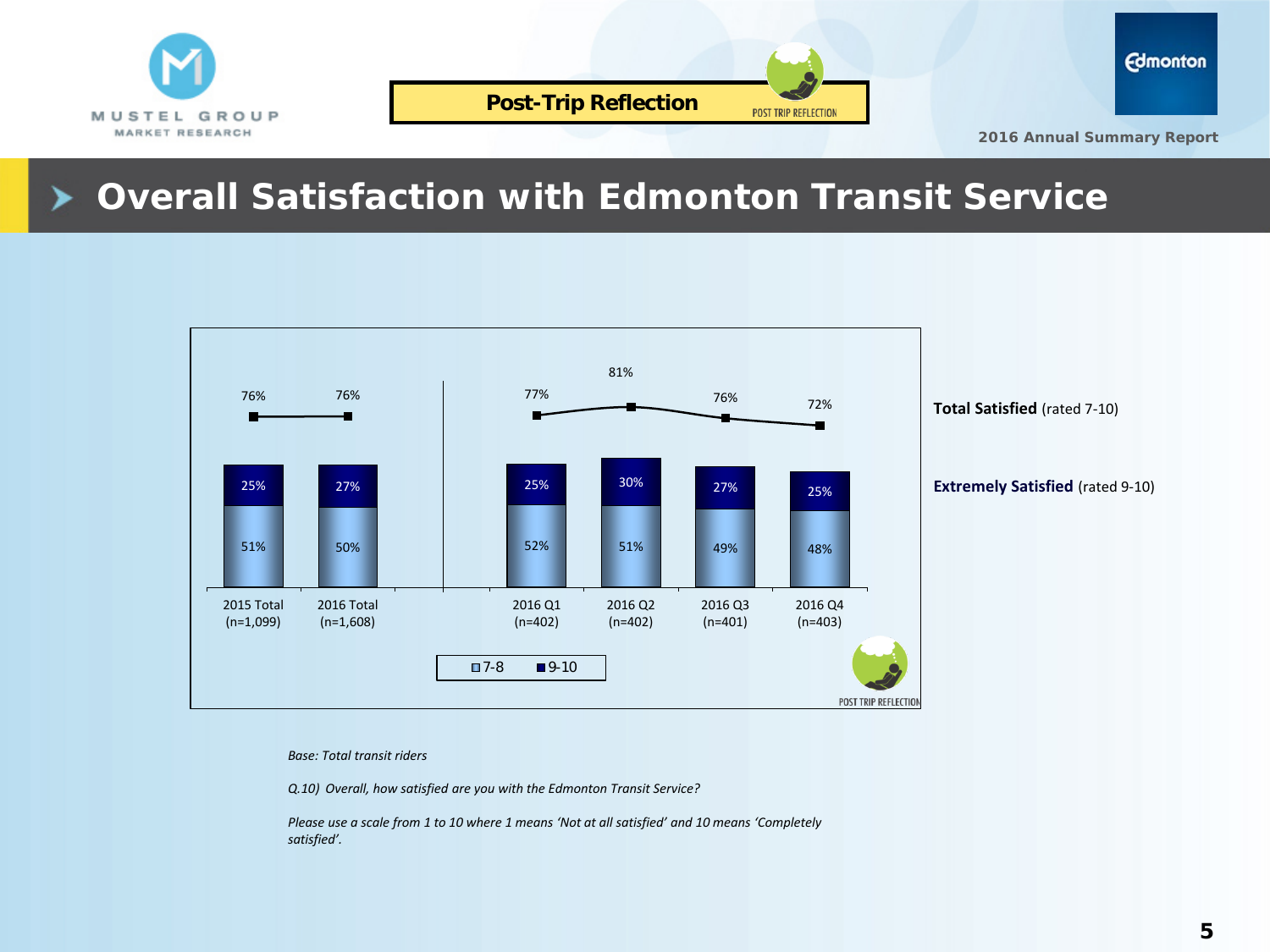

### **Satisfaction with Specific Service Attributes — Seasonally**

ETS performance across the customer experience stages is summarized in the following tables.

- **Year to Year:** Satisfaction is similar to last year, but dipped for LRT on-time reliability and very slightly for ease of trip planning and LRT service frequency. Improvement was seen in 2016 for bus operator driving smoothly when starting/stopping and bus frequency (extremely satisfied).
- **Seasonally:** While there were some fluctuations between quarters, there are no sustaining trends in the past year, indicating general stability.

| <b>Customer Experience Stage &amp; Service Attribute</b>  | 2015 Total | 2016 Total                          | Jan - Mar<br>2016 | $Apr - Jun$<br>2016 | Jul - Sep<br>2016 | $Oct - Dec$<br>2016 |  |
|-----------------------------------------------------------|------------|-------------------------------------|-------------------|---------------------|-------------------|---------------------|--|
| <b>Stage 1: Trip Planning</b>                             |            | % Satisfied (% Extremely satisfied) |                   |                     |                   |                     |  |
| Communications                                            | 72% (32%)  | 69% (33%)                           | 70% (34%)         | 69% (34%)           | 67% (32%)         | 68% (32%)           |  |
| *Ease of trip planning                                    | 84% (48%)  | 81% (49%)                           | 81% (49%)         | 83% (49%)           | 81% (49%)         | 80% (48%)           |  |
| Hours of operation                                        | 80% (36%)  | 78% (38%)                           | 78% (40%)         | 80% (36%)           | 76% (37%)         | 77% (38%)           |  |
| <b>Stage 2: Fare Purchase</b>                             |            | % Satisfied (% Extremely satisfied) |                   |                     |                   |                     |  |
| *Convenient fare purchase options                         | 80% (45%)  | 78% (46%)                           | 78% (46%)         | 81% (51%)           | 78% (44%)         | 75% (39%)           |  |
| <b>Stage 3: Go to Stop/Station</b>                        |            | % Satisfied (% Extremely satisfied) |                   |                     |                   |                     |  |
| BUS convenient bus stop locations                         | 87% (44%)  | 85% (45%)                           | 86% (43%)         | 90% (50%)           | 81% (44%)         | 81% (42%)           |  |
| <b>Stage 4: Wait at Stop/Station</b>                      |            | % Satisfied (% Extremely satisfied) |                   |                     |                   |                     |  |
| BUS service frequently enough                             | 62% (22%)  | 63% (25%)                           | 62% (25%)         | 62% (27%)           | 66% (25%)         | 61% (25%)           |  |
| LRT service frequently enough                             | 85% (46%)  | 80% (43%)                           | 82% (44%)         | 84% (42%)           | 80% (46%)         | 76% (39%)           |  |
| <b>BUS enough shelters</b>                                | 66% (25%)  | 67% (27%)                           | 65% (26%)         | 70% (30%)           | 70% (28%)         | 65% (25%)           |  |
| BUS & TRANSIT CENTRE clean & tidy shelters                | 71% (25%)  | 73% (28%)                           | 73% (26%)         | 74% (28%)           | 71% (30%)         | 75% (28%)           |  |
| LRT clean & tidy stations                                 | 89% (46%)  | 88% (44%)                           | 89% (45%)         | 90% (44%)           | 84% (42%)         | 87% (43%)           |  |
| *BUS personal safety waiting at bus stop                  | 81% (34%)  | 79% (35%)                           | 76% (31%)         | 82% (38%)           | 79% (36%)         | 79% (35%)           |  |
| *LRT personal safety waiting at station                   | 79% (34%)  | 79% (35%)                           | 77% (33%)         | 78% (37%)           | 78% (33%)         | 81% (35%)           |  |
| *TRANSIT CENTRE personal safety waiting at transit centre | 79% (35%)  | 77% (35%)                           | 75% (36%)         | 78% (35%)           | 75% (34%)         | 80% (36%)           |  |
| Overall satisfaction with Park & Ride facilities          | 72% (34%)  | 67% (28%)                           | 72% (31%)         | 72% (27%)           | 67% (28%)         | 59% (25%)           |  |

\* *indicates Critical Moment of Truth (* times or aspects of the experience that can trigger strong feelings among customers)

*% Satisfied = Rating 7-10 out of 10* 

*% Extremely satisfied = Rating 9-10*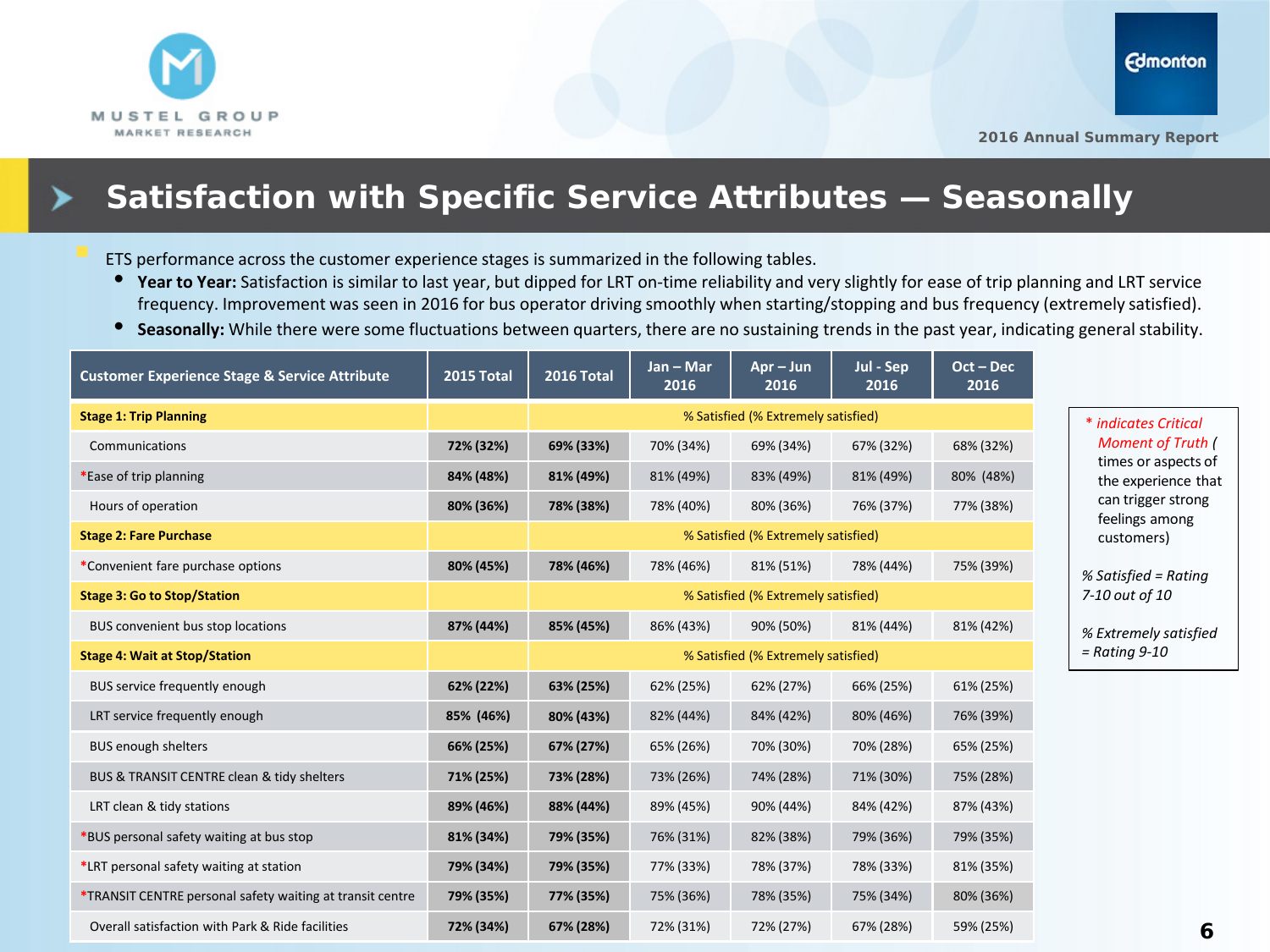

## **Satisfaction with Specific Service Attributes — Seasonally, cont.**

| <b>Customer Experience Stage &amp; Service Attribute</b>        | 2015 Total | 2016 Total                          | Jan - Mar<br>2016 | $Apr - Jun$<br>2016 | $Jul-Sep$<br>2016 | $Oct - Dec$<br>2016 |
|-----------------------------------------------------------------|------------|-------------------------------------|-------------------|---------------------|-------------------|---------------------|
| <b>Stage 5: Boarding</b>                                        |            | % Satisfied (% Extremely satisfied) |                   |                     |                   |                     |
| *BUS on-time, reliable service                                  | 65% (27%)  | 68% (27%)                           | 67% (25%)         | 72% (31%)           | 67% (25%)         | 65% (26%)           |
| *LRT on-time, reliable service                                  | 88% (51%)  | 82% (47%)                           | 85% (51%)         | 82% (47%)           | 83% (48%)         | 79% (43%)           |
| <b>Stage 6: In Transit</b>                                      |            | % Satisfied (% Extremely satisfied) |                   |                     |                   |                     |
| *BUS not overcrowded onboard                                    | 65% (22%)  | 65% (23%)                           | 61% (20%)         | 71% (27%)           | 63% (23%)         | 65% (24%)           |
| *LRT not overcrowded onboard                                    | 70% (27%)  | 71% (29%)                           | 71% (29%)         | 76% (30%)           | 70% (27%)         | 66% (28%)           |
| *BUS personal safety onboard                                    | 90% (48%)  | 89% (48%)                           | 87% (47%)         | 90% (50%)           | 86% (46%)         | 92% (50%)           |
| *LRT personal safety onboard                                    | 86% (43%)  | 85% (43%)                           | 85% (44%)         | 83% (44%)           | 85% (41%)         | 85% (44%)           |
| BUS clean & tidy interiors                                      | 79% (32%)  | 79% (31%)                           | 78% (28%)         | 83% (29%)           | 73% (33%)         | 81% (34%)           |
| LRT clean & tidy interiors                                      | 89% (44%)  | 87% (42%)                           | 86% (41%)         | 90% (42%)           | 86% (42%)         | 86% (43%)           |
| BUS helpful, considerate bus operator                           | 88% (48%)  | 87% (49%)                           | 89% (46%)         | 87% (51%)           | 85% (47%)         | 89% (50%)           |
| BUS operator drives safely & professionally                     | 90% (54%)  | 92% (57%)                           | 90% (54%)         | 91% (57%)           | 91% (57%)         | 93% (59%)           |
| BUS operator drives smoothly when starting/stopping             | 83% (38%)  | 83% (43%)                           | 84% (39%)         | 84% (46%)           | 83% (47%)         | 83% (39%)           |
| LRT operator drives smoothly when starting/stopping             | 94% (62%)  | 94% (64%)                           | 94% (63%)         | 94% (65%)           | 96% (68%)         | 91% (60%)           |
| <b>Stage 7: Transfer</b>                                        |            | % Satisfied (% Extremely satisfied) |                   |                     |                   |                     |
| *Good connections & reasonable wait time                        | 67% (24%)  | 67% (23%)                           | 70% (20%)         | 70% (25%)           | 67% (26%)         | 63% (22%)           |
| <b>Stage 8: Arrival</b>                                         |            | % Satisfied (% Extremely satisfied) |                   |                     |                   |                     |
| <i>*</i> Total trip duration                                    | 81% (33%)  | 79% (32%)                           | 80% (29%)         | 78% (34%)           | 79% (31%)         | 77% (33%)           |
| <b>Stage 9: Post-trip Reflection</b>                            |            | % Satisfied (% Extremely satisfied) |                   |                     |                   |                     |
| Likelihood to recommend ETS (1=not at all, 10=extremely likely) | 87% (43%)  | 84% (42%)                           | 87% (42%)         | 86% (44%)           | 85% (43%)         | 80% (39%)           |
| Perceived value for fare paid                                   | 75% (32%)  | 78% (32%)                           | 77% (32%)         | 81% (33%)           | 78% (34%)         | 73% (29%)           |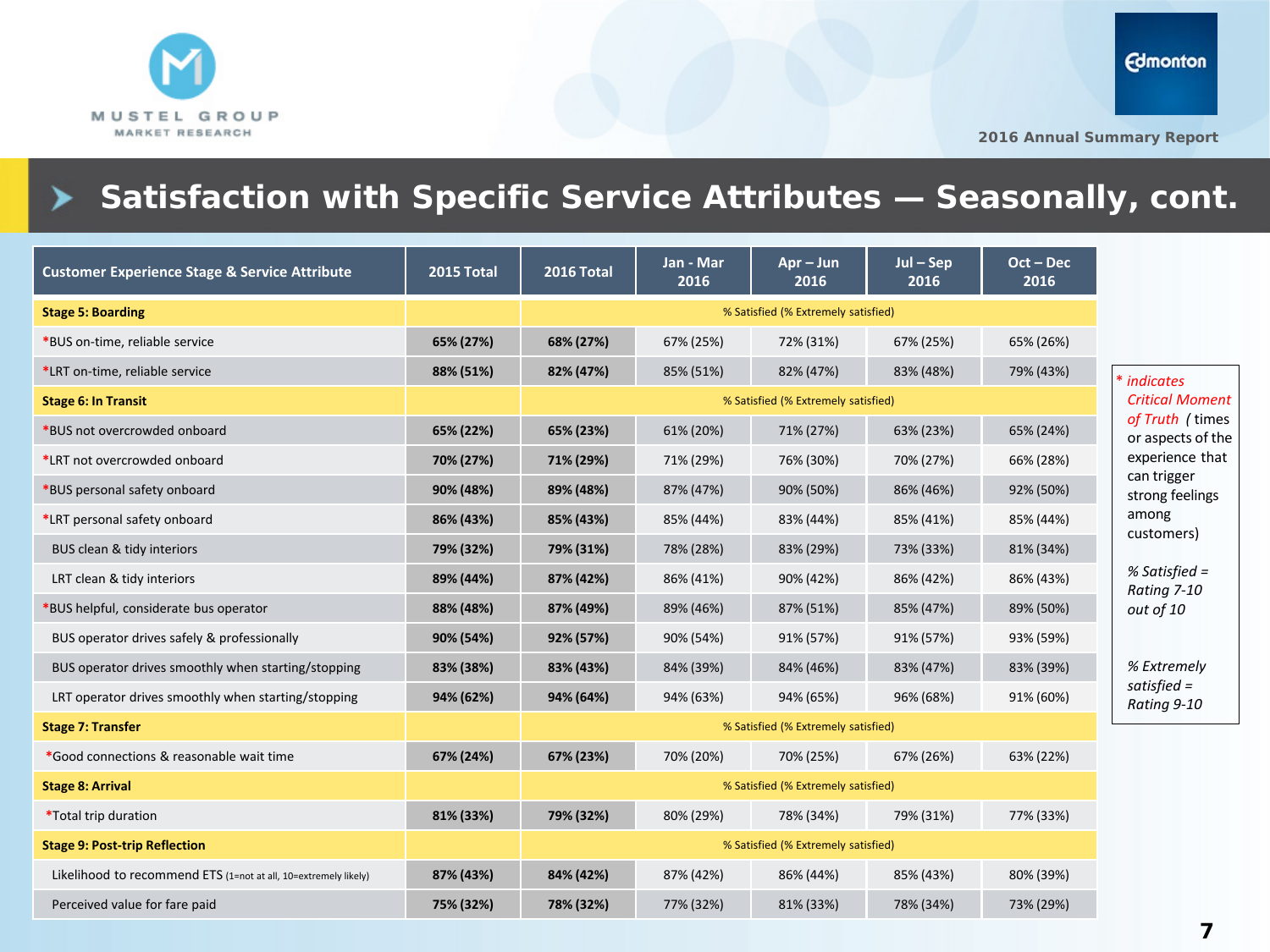| 2016<br><b>Customer Experience Stage</b>               | <b>Highest Satisfaction Tier (80%</b><br>satisfaction and above)<br>(% Total, % Extremely Satisfied)                                                                                                                                                                                                                                                                                                                                     | <b>Moderate Satisfaction Tier (70-79%</b><br>satisfaction)<br>(% Total, % Extremely Satisfied)                                                                                                                                                              | <b>Lower Satisfaction Tier (69%</b><br>satisfaction and below)<br>(% Total, % Extremely Satisfied)                                                              |
|--------------------------------------------------------|------------------------------------------------------------------------------------------------------------------------------------------------------------------------------------------------------------------------------------------------------------------------------------------------------------------------------------------------------------------------------------------------------------------------------------------|-------------------------------------------------------------------------------------------------------------------------------------------------------------------------------------------------------------------------------------------------------------|-----------------------------------------------------------------------------------------------------------------------------------------------------------------|
| 塩<br>Stage 1: Trip Planning<br><b>PLANNING</b>         | Easy to use trip planning info<br>(81% total, 49% extremely)                                                                                                                                                                                                                                                                                                                                                                             | Hours of operation<br>(78% total, 38% extremely)                                                                                                                                                                                                            | <b>ETS</b> communications<br>(69% total, 33% extremely)                                                                                                         |
| Stage 2: Fare Purchase<br>PURCHASE                     |                                                                                                                                                                                                                                                                                                                                                                                                                                          | Fare purchase convenience<br>(78% total, 45% extremely)                                                                                                                                                                                                     |                                                                                                                                                                 |
| Stage 3: Go to Stop/ Station<br>GO TO STOP             | Bus stop convenience<br>(85% total, 45% extremely)                                                                                                                                                                                                                                                                                                                                                                                       |                                                                                                                                                                                                                                                             |                                                                                                                                                                 |
| Stage 4: Wait at Stop/ Station<br>WAIT AT STOP         | LRT station clean/tidy<br>(88% total, 44% extremely)<br>LRT frequency<br>(80% total, 43% extremely)                                                                                                                                                                                                                                                                                                                                      | Bus stop safety waiting<br>(79% total, 35% extremely)<br>LRT station safety waiting<br>(79% total, 35% extremely)<br><b>Transit Centre safety waiting</b><br>(77% total, 35% extremely)<br>Bus stop/Transit Centre clean/tidy<br>(73% total, 28% extremely) | Park & Ride facilities<br>(67% total, 28% extremely)<br>Enough bus shelters<br>(67% total, 27% extremely)<br><b>Bus frequency</b><br>(63% total, 25% extremely) |
| $\mathbf{w}_t$<br>Stage 5: Boarding<br><b>ROARDING</b> | LRT on time/reliable<br>(82% total, 47% extremely)                                                                                                                                                                                                                                                                                                                                                                                       |                                                                                                                                                                                                                                                             | Bus on time/reliable<br>(68% total, 27% extremely)                                                                                                              |
| <b>WE</b><br>Stage 6: In Transit<br>ON BOARD           | LRT operator drives smoothly<br>(94% total, 64% extremely)<br>Bus operator drives safely/ professionally<br>(92% total, 57% extremely)<br>Bus safety onboard<br>(89% total, 48% extremely)<br>Bus operator helpful, considerate<br>(87% total, 49% extremely)<br>LRT interior clean/tidy<br>(87% total, 42% extremely)<br>LRT safety onboard<br>(85% total, 43% extremely)<br>Bus operator drives smoothly<br>(83% total, 43% extremely) | Bus interior clean/tidy<br>(79% total, 31% extremely)<br>LRT not overcrowded<br>(71% total, 29% extremely)                                                                                                                                                  | Bus not overcrowded<br>(65% total, 23% extremely)                                                                                                               |
| 雪<br>Stage 7: Transfer<br>TRANSFER                     |                                                                                                                                                                                                                                                                                                                                                                                                                                          |                                                                                                                                                                                                                                                             | Good connections<br>(67% total, 23% extremely)                                                                                                                  |
| <b>AND</b><br>Stage 8: Arrival<br>ARRIVAL              |                                                                                                                                                                                                                                                                                                                                                                                                                                          | Total trip duration<br>(79% total, 32% extremely)                                                                                                                                                                                                           |                                                                                                                                                                 |
| Stage 9: Post-trip Reflection<br>POST TRIP REFLECTION  | Likely to recommend<br>(84% total, 42% extremely)                                                                                                                                                                                                                                                                                                                                                                                        | Value for fare paid<br>(77% total, 32% extremely)                                                                                                                                                                                                           |                                                                                                                                                                 |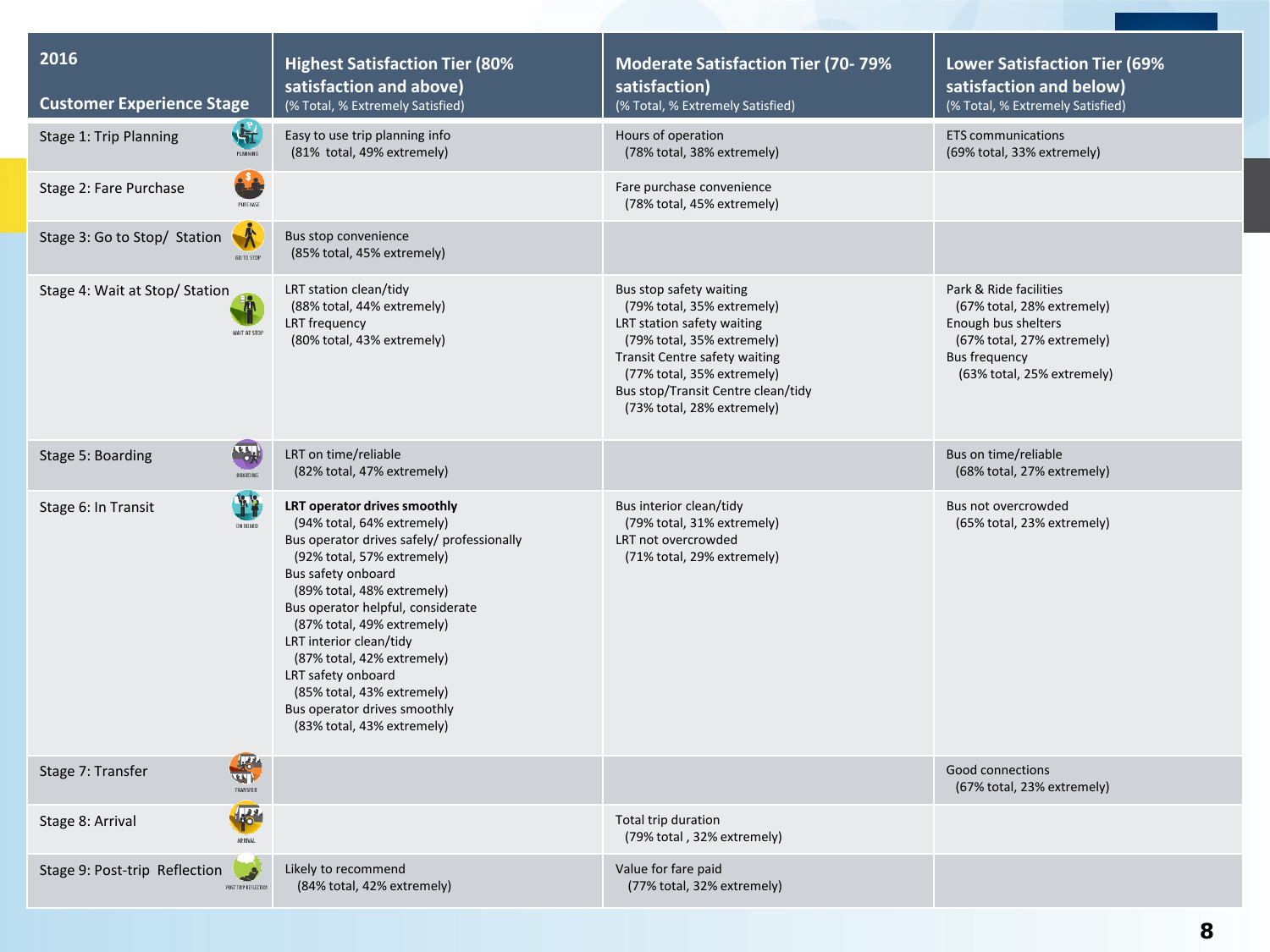

# **Appendix**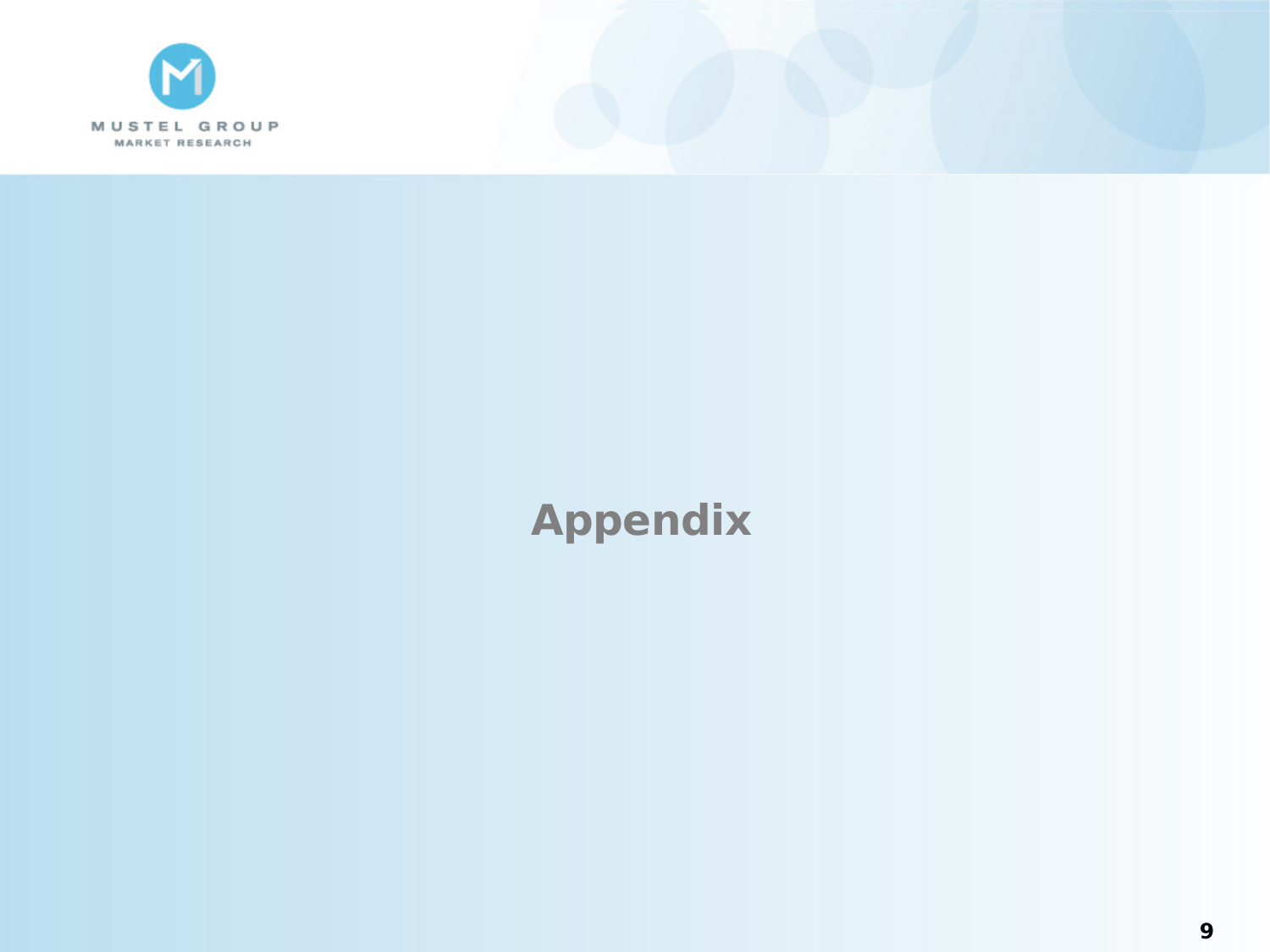

## **Survey Background**

#### **Background**

- Edmonton Transit Service (ETS), the City of Edmonton's public transit service, has undertaken a revitalized customer satisfaction research program to monitor and identify areas for improving service delivery to existing customers and to be prepared for growing demand and new ridership in the future. Informed by an initial, in-depth customer mapping research phase, the tracking study design incorporates measurement of the 'critical moments of truth', as well as a series of other aspects integral to ETS' service delivery.
- A continuous tracking survey, being conducted year-round, collects customer perceptions and usage information. Concurrently, the survey is developing a panel of customers to take part in future research, some of whom participated in a Voice of Customer (VOC) pilot study (reported separately).

#### **Research Objectives**

 This new research program has been designed to identify customer needs and expectations on a regular, ongoing basis and provide actionable insights for implementation of service, fare and other customer enhancement strategies in a timely, effective and efficient manner.

- Specific research objectives are as follows:
	- Measure ETS service satisfaction overall and for key customer experience touchpoints
	- Provide satisfaction evaluations by ETS modes (and annually by market segments and user types)
	- Provide detailed insights into reasons for customer dissatisfaction
	- Profile customers demographically
	- Assess customer loyalty and factors affecting loyalty
	- Assess use and frequency of transit services and fare products used
	- Determine issues of importance to customers
	- Determine customers' overall service provision priorities
	- Conduct trend analysis over time
- The survey addresses all aspects of the customer experience, pre-trip, in-trip and post-trip satisfaction, perceived value and future use. As well, the survey enables flexibility to add questions as needed to address topics of interest and emerging issues.
- Findings are presented for the calendar year 2016 in comparison to calendar year 2015.